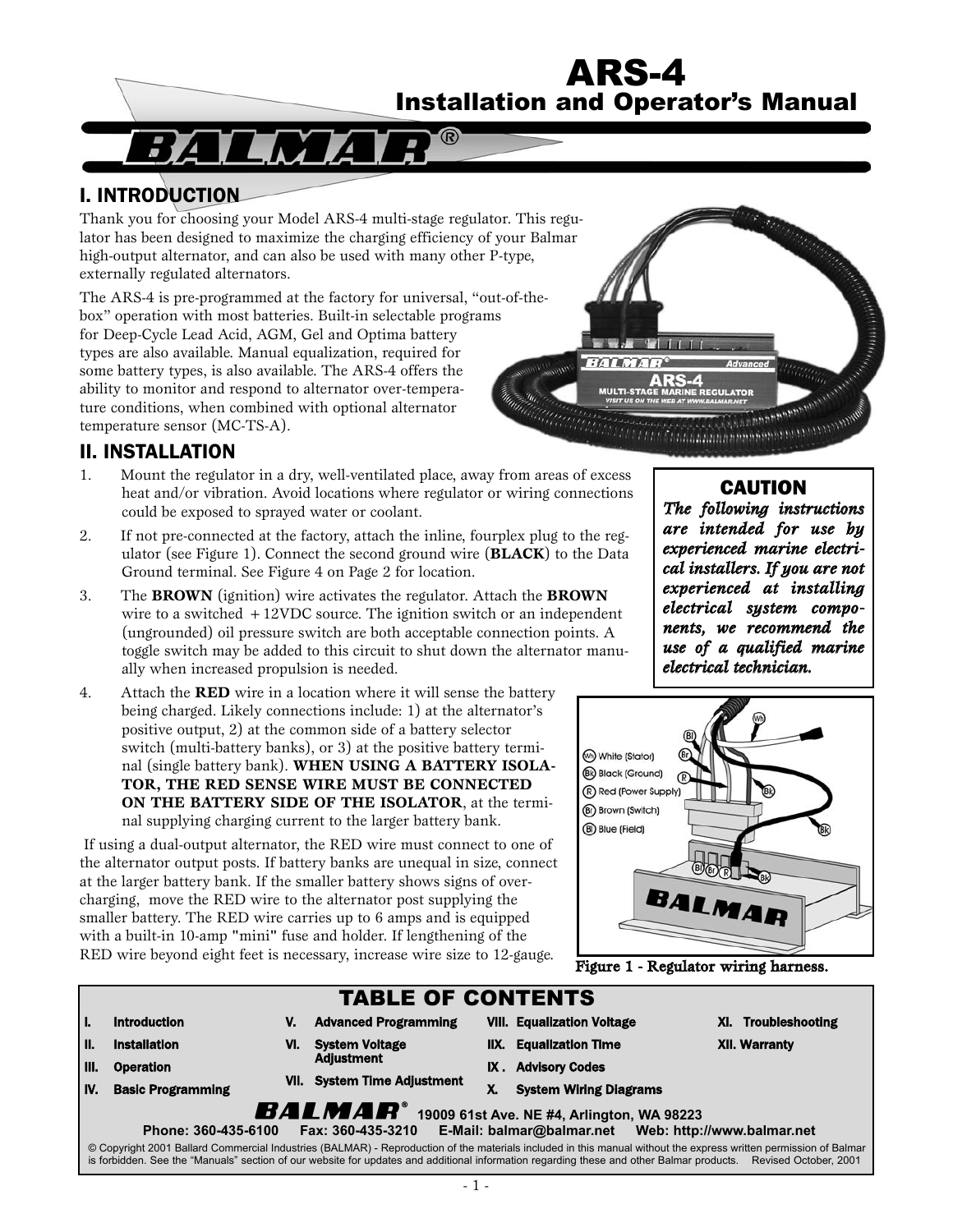### II. INSTALLATION (CONTINUED)

- 5. Connect the two **BLACK** ground wires at the preferred ground at the rear of the alternator (see Figure 2 for typical alternator ground connection).
- 6. Connect duplex plug with **BLUE** and **WHITE** wires to the alternator. Some alternators may require ring terminal connections. If your alternator doesn't provide for a plug connection, see your alternator manual for installation instructions.

#### If your system utilizes a mechanical tachometer, the stator wire will not be used. **DO NOT CONNECT THE STATOR WIRE TO THE REG-ULATOR UNDER THAT CIRCUMSTANCE**.

8. Attach optional Alternator Temp Sensor to the Alternator Temp Sensor terminals shown in Figure 5. **OBSERVE POLARITY.** Attach sensor to alternator case as shown in Figure 3.

Installing a toggle switch between the positive and negative wires of the Alternator Temperature Sensor cable allows you to reduce alternator output and horsepower load by 50% (Small Engine Mode).

9. The Dash Lamp terminal provides a circuit for dash mounted visual or audible system warnings. Terminal output is 500Mil-Amps (0.50A) negative when activated by low voltage (12.8V), high voltage (1V over bulk), or high alternator temp (225°F). Typical installation would include an incandescent, LED or audible alarm connected, at one side, to a source of 12-volt positive and the second terminal connected to the dash lamp circuit at the regulator. When a condition matching those mentioned above occurs, the lamp circuit goes to ground, completing the circuit and activating the alarm.



Figure 2 - Ground attachment.



Figure 3 - Optional Alternator Temperature Sensor.



Figure 4 - Regulator terminal layout.

| <b>Primary Program Settings</b><br><b>Mode</b> | PRG-1<br><b>Universal</b><br>Factory<br>Program | <b>PRG-2</b><br>Deep Cycle<br><b>Flooded</b><br>Lead Acid | PRG-3<br>Gel<br>Cell | <b>PRG-4</b><br><b>Absorbed</b><br>Glass<br>Mat (AGM) | PRG-5<br>Optima<br><b>Spiral</b><br><b>Wound</b> |
|------------------------------------------------|-------------------------------------------------|-----------------------------------------------------------|----------------------|-------------------------------------------------------|--------------------------------------------------|
| <b>Start Delay (Seconds)</b>                   | 45                                              | 45                                                        | 45                   | 45                                                    | 45                                               |
| <b>Ramp Up (Seconds)</b>                       | 60                                              | 60                                                        | 60                   | 60                                                    | 60                                               |
| <b>Bulk Voltage (Max)</b>                      | 14.1                                            | 14.6                                                      | 14.1                 | 14.4                                                  | 14.6                                             |
| <b>Bulk Time (Minimum)</b>                     | 36 min.                                         | 36 mln.                                                   | 36 min.              | 36 min.                                               | 36 min.                                          |
| <b>Absorption Voltage</b>                      | 13.9                                            | 14.4                                                      | 13.9                 | 14.2                                                  | 14.4                                             |
| <b>Absorption Time (Minimum)</b>               | 120 min.                                        | 120 min.                                                  | 120 min.             | 120 min.                                              | 120 min.                                         |
| <b>Float Voltage</b>                           | 13.4                                            | 13.4                                                      | 13.7                 | 13.4                                                  | 13.4                                             |
| <b>Float Time (Maximum)</b>                    | 6 hr.                                           | 6 hr.                                                     | 6 hr.                | 6 hr.                                                 | 6 hr.                                            |
| <b>High Voltage Alarm</b>                      | 15.2                                            | 15.6                                                      | 15.1                 | 15.4                                                  | 15.6                                             |
| <b>Low Voltage Alarm</b>                       | 12.8                                            | 12.8                                                      | 12.8                 | 12.8                                                  | 12.8                                             |
| <b>Max Battery Temperature</b>                 | 125°F/52°C                                      | 125°F/52°C                                                | 125°F/52°C           | 125°F/52°C                                            | 125°F/52°C                                       |
| <b>Max Alternator Temperature</b>              | 225°F/107°C                                     | 225°F/107°C                                               | 225°F/107°C          | 225°F/107°C                                           | 225°F/107°C                                      |
| <b>Equalization</b>                            | Yes                                             | Yes                                                       | No                   | <b>Consult Mfg.</b>                                   | <b>Consult Mfg.</b>                              |

Figure 5 - Preset program values. Voltages may vary by  $+/-3$ % from values shown.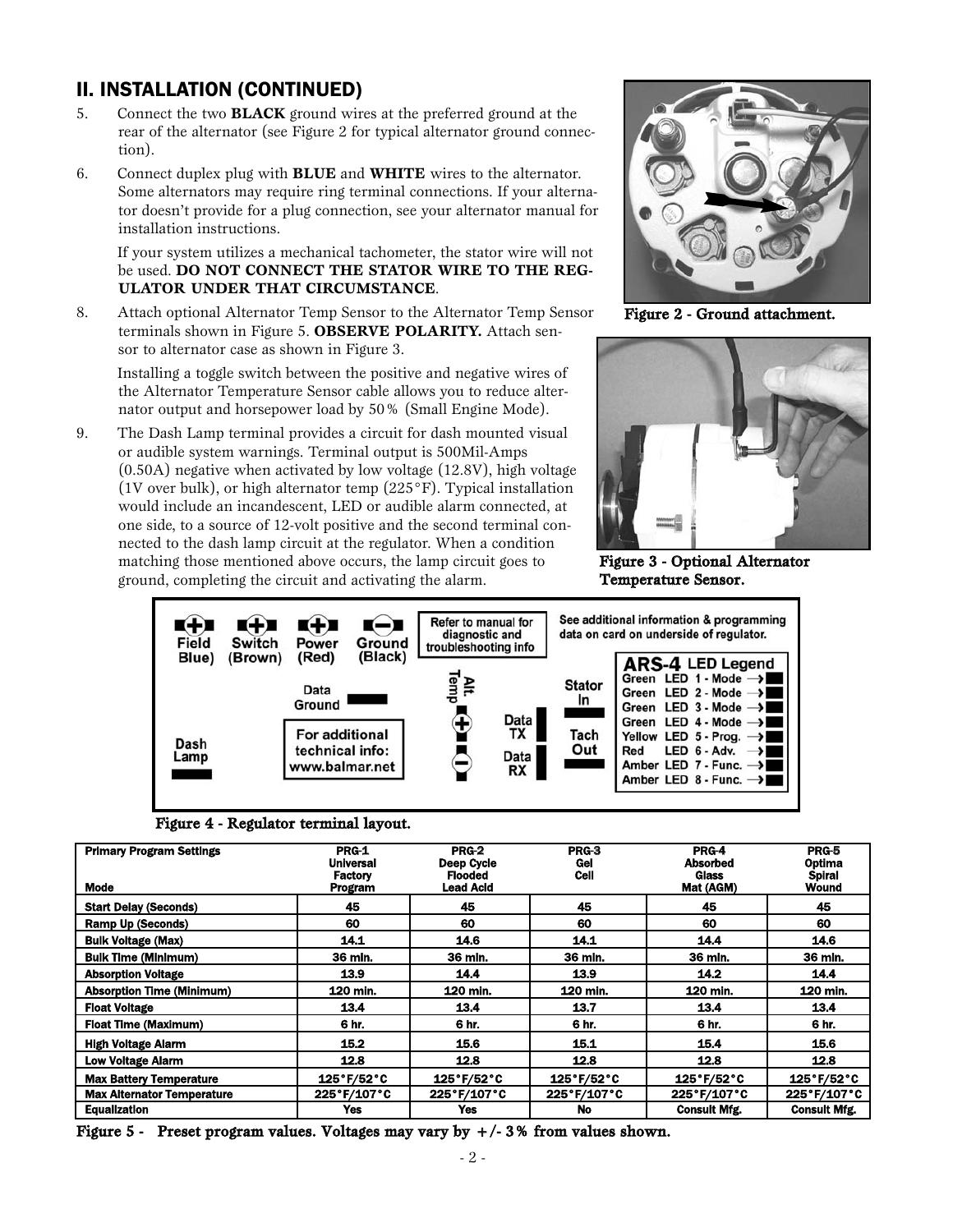### III. OPERATION

Once the regulator is properly installed and connected to the rest of the charging system, it is ready to use. During operation, a bank of eight (8) color-coded LED lights will be illuminated to provide programming, mode, diagnostic and advisory information. At start-up, all eight LED lights will illuminate for approximately three seconds (Figure 6). Arrows indicate illuminated LEDs.

The initial display will be followed by a display which indicates battery program type (Figure 7). Out of the box, this display will indicate that the regulator is set in Universal Factory Program mode (indicated by a single green LED furthest from amber LED). Two green LEDs indicate Flooded Deep Cycle. Three green LEDs indicate Gel. Four green LEDs indicate Absorbed Glass Mat (AGM) battery. A single green LED closest to the illuminated amber LED indicates Optima battery setting. **See Figure 10** for illustration of program settings as indicated at start up.

The display will then cycle through the various charging stages (Figure 8). Single green LED furthest from the amber LED indicates 45-second start delay. Two illuminated green LEDs indicate soft ramp and bulk charging stage. Three illuminated green LEDs indicate absorption stage. Four illuminated green LEDs indicate float stage. See **Figure 9** for illustration of charging stages as indicated by the ARS-4 display during normal start-up operation.

During normal operation, the regulator will delay alternator start-up for 45 seconds to allow belts to seat and engine lubrication to occur. After the initial start delay, the regulator will ramp to charging voltage over a one-minute period.

Once bulk charging voltage is reached, the regulator will remain in the bulk stage for **Figure 9 - Stages of charge as** a minimum of 36 minutes. At the end of the 36-minute period, the regulator will

compare actual battery voltage with target voltage (based on battery type) and determine whether to advance to absorption stage, or add additional 6-minute increments at bulk voltage until target voltage is reached.

Once in absorption stage, the regulator wil remain at absorption voltage for a min-

imum of 120 minutes. Additional 6-minute increments will be added thereafter until target voltage is attained. Regulator will remain in float stage for a minimum of six hours, after which, it will cycle back to absorption stage for a minimum of 36-minutes. This cycle will continue throughout engine operation.

**NOTE: THE REGULATOR WILL AUTOMATICALLY RETURN TO THE BEGINNING OF THE CHARGING PROGRAM IF THE ENGINE IS SHUT DOWN AND RE-STARTED.** 



Figure 6 - Indicates system start-up.



Figure 7 - Indicates preset program. (Program #1 - Universal factory program shown.)



Figure 8 - Indicates charging stage. (Start delay shown.)



Figure 10 - Preset battery programs as shown during start up.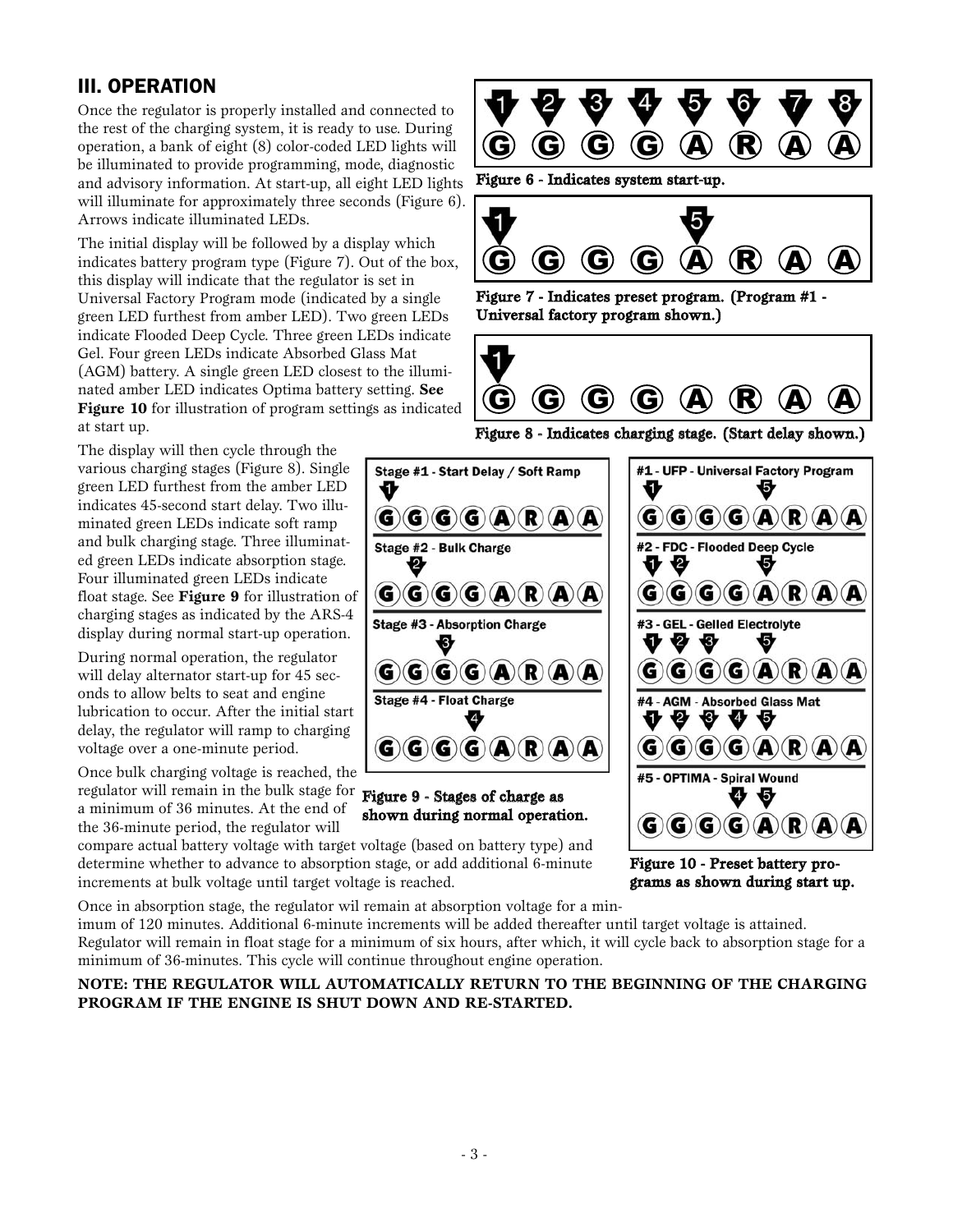# IV. BASIC PROGRAMMING

ARS-4 regulators are factory preset for universal, "plug-and-play" operation with most battery types. In addition to the default factory program, both models feature selectable programs for Deep-Cycle flooded, AGM, Gel and Optima battery types. (A list of detailed voltage and time values for the various presets is available on the **Page 2**, see Figure 4.) A magnetic reed switch, located beside the first green LED enables user adjustment. The switch works in two specific actions, as described in the box at right.

To select a program for your battery type:

- 1. Turn ignition key to it's ON position. Allow the regulator to cycle through the 45-second start delay and into the ramp-up/bulk stage (indicated by the two illuminated green LEDs).
- 2. Using the supplied magnetic screwdriver (as shown in Figure 11), Activate-Hold as discussed in the shaded box below. The #5 amber light and #6 flashing red light will illuminate to indicate switch activation (Figure 12).



Figure 12 - Indicates magnetic switch is activated.

- 3. The red LED will stop flashing and the #7 amber light will illuminate shortly thereafter to indicate the battery preset program mode is engaged (Figure 13).
- 4. As you continue to hold, the green lights on the left half of the LED display will be illuminated one-by-one to indicate battery type. The first green LED on the left will indicate Program 1 (Universal Factory Program). As you continue to hold the magnet to the switch, the display will cycle to the first two green LEDs (indicating

Program 2 - Deep Cycle), three green LEDs (indicating Program 3 - Gel), four green LEDs (indicating Program 4 - AGM), or a single green LED closest to amber LED (indicating Program 5 - Optima). See **Figure 13** at right.

5. When the desired preset program is indicated, release the reed switch by removing your magnetic tool from the switch. Once a preset has been selected and the switch has been deactivated, the #5 amber light will go out, indicating that the switch has been deactivated. The green LED lights will remain for several second before going out (Figure 12).

6. Once the green lights have gone out, you may change your selection by re-

applying the magnet to the switch. The program choices will scroll in reverse order. Note: Keep in mind that the display will stop scrolling once it reaches selection one or five (depending on whether you are ascending or descending in the program mode). To change the direction of scroll, release the switch, wait for the green lights to go out, and re-apply the magnet. The display will scroll in the opposite direction.

7. If the switch is not re-activated for several seconds, the #7 amber LED will flash to indicated that the program changes have been saved and the display will return to the "basic" mode as described in Section III.

**'ACTIVATE-RELEASE'** Refers to the activation and immediate deactivation of the switch by lowering the supplied magnetic screwdriver on the upper corner of the switch, and immediately deactivating the switch by removing the magnet from the switch.

**'ACTIVATE-HOLD-RELEASE'** Used primarily during user programming, this action requires holding the magnet to the switch until desired values are shown on the display. Once the desired setting is reached, the magnet is removed to deactivate the switch.



Figure 11 - Magnetic reed switch / LED location.

NOTE: The cycle speed for the display is five seconds. The regulator cycles at this rate to ensure adequate time to read LED codes and make adjustments.



Figure 13 - Indicates preset program adjustment for specific battery types.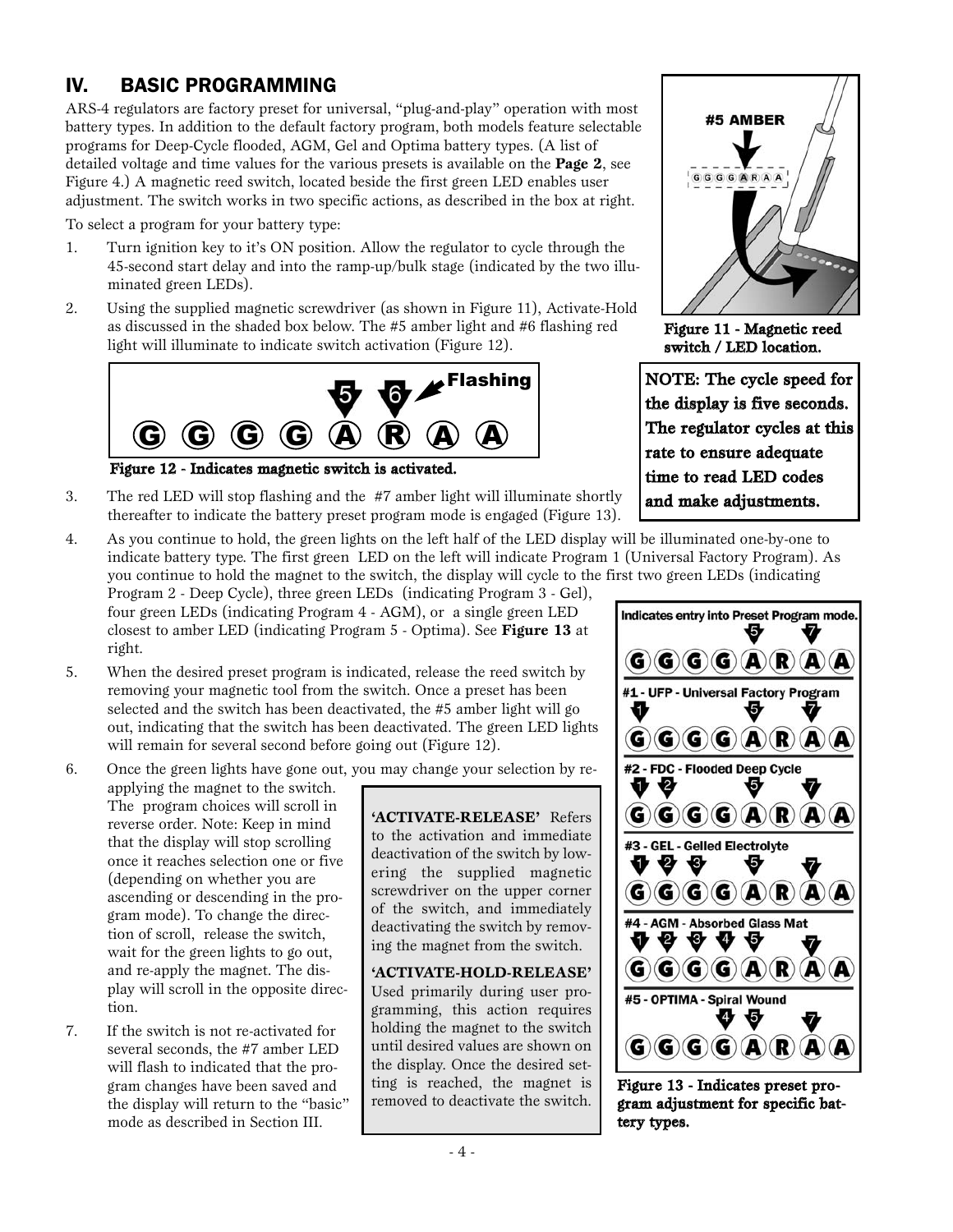### V. ADVANCED PROGRAMMING

Advanced Programming provides the ability to modify factory preset programs to meet specific charging needs. Advanced programming includes system voltage adjustment, system time adjustment, and equalization (time and voltage) adjustment. (Equalization is only suggested for batteries noted as "equalization friendly" in Figure 5 on Page 2). Consult your battery manufacturer for equalization time and voltage recommendations.

Equalization must be initiated through the advanced programming mode. It is NOT a standard mode of operation. Both EQ time and voltage must be set for equalization to occur. Equalization will occur immediately after the program has been saved into memory. EQUALIZATION VALUES MUST BE SET WHILE ENGINE IS RUNNING.

Once equalization is complete, the regulator will return to its preset program mode. NOTE: Advanced Programming modifications can be removed from the regulator's memory by reselecting the original program for your battery type. NOTE #2: The Advanced Programming Mode will cycle three times before saving new settings to memory. To enter to Advanced programming mode:

- 1. ACTIVATE-HOLD the magnetic reed switch. LED #5 will illuminate and LED #6 will flash several times (Figure 14).
- 2. Continue holding switch. LED #6 stops flashing, then LED #7 illuminates. This indicates the regulator has entered the program mode. RELEASE the switch AS SOON AS THE #7 AMBER LAMP IS ILLUMINATED, before the green "preset program" lights illuminate.
- 3. Once the switch is released, the #5 amber LED will go out. The #7 amber LED will remain for several seconds and will be replaced by the #8 amber LED, indicating that the regulator is in the System Voltage Adjustment mode .

**THE DISPLAY WILL SCROLL THREE TIMES THROUGH ALL OF THE ADVANCED PROGRAMMING MODES [SYSTEM VOLTAGE, SYS-TEM TIME, EQ VOLTAGE, AND EQ TIME]. YOU MAY WAIT UNTIL THE DESIRED ADJUSTMENT MODE IS REACHED BEFORE ACTI-VATING THE SWITCH.**

### VI. SYSTEM VOLTAGE ADJUSTMENT

The Voltage Adjustment mode increases or decreases the voltage values built into the preset programs based on battery type. Note: Changes in charging voltages affect ALL stages of the charging program. Keep in mind that the display has been programmed to provide approximately five seconds between value changes. This time period is provided to ensure correct adjustments. To adjust system voltage values:

- 1. When the LED indicates entry into the system voltage mode, indicated by the #8 amber light, ACTIVATE-HOLD the switch with your magnetic screwdriver. The display will begin to cycle up through the values shown in **Figure 15**. NOTE: To reverse scrolling direction, release the switch, wait until the green lights turn off, and re-activate and hold the switch to cycle the opposite direction.
- 2. When the display indicates your desired voltage adjustment, RELEASE the switch.
- 3. After several seconds, the green indicator lights will turn off.
- 4. If no changes are made to your selection, the #8 amber light will flash once, indicating that your selection has been accepted.The display will advance to the System Time Adjustment mode.



Figure 14 - LED display protocol indicating entry into advanced programming mode.



Figure 15 - LED display indicating advanced voltage adjustment.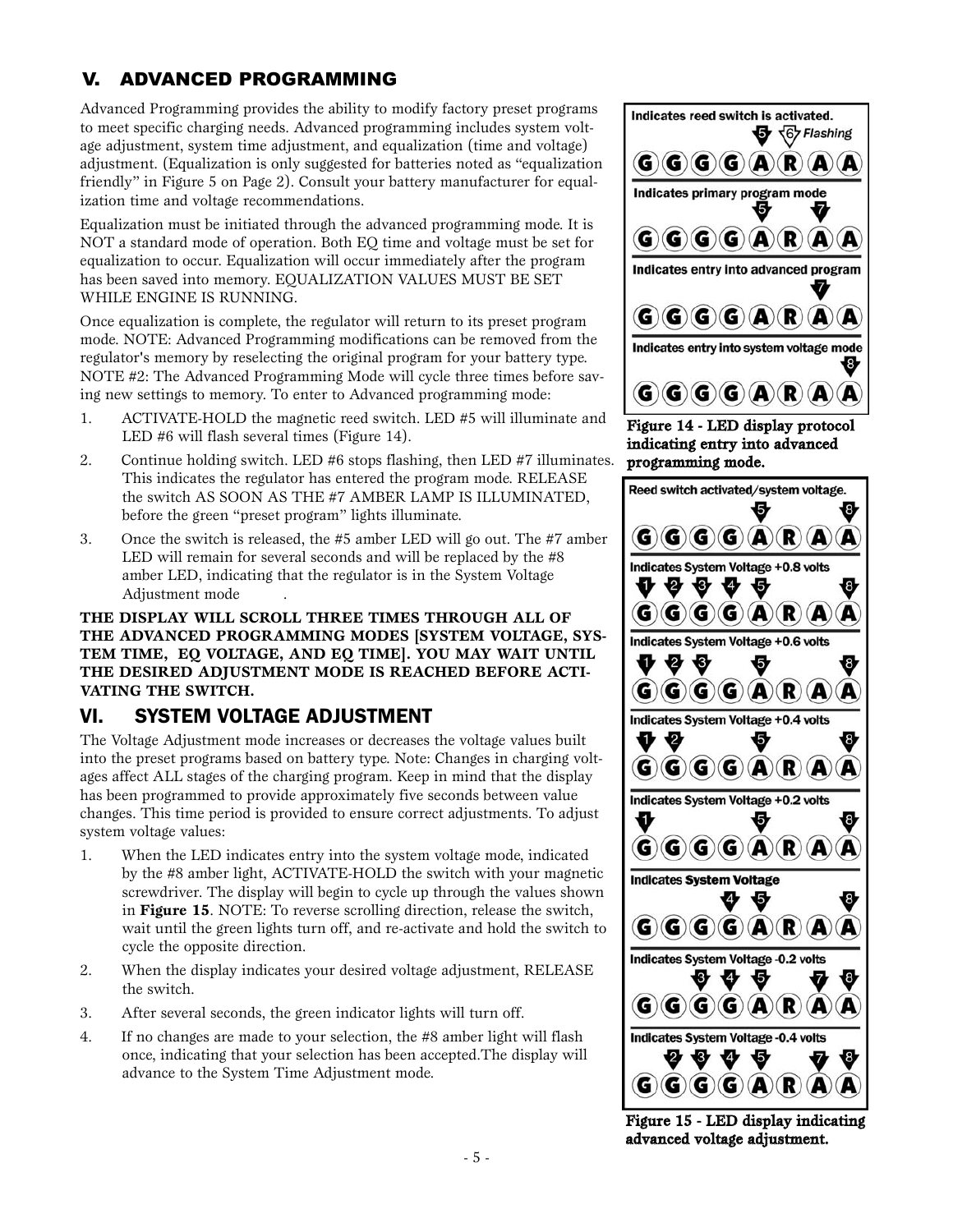### VII. SYSTEM TIME ADJUSTMENT

The System Time Adjustment enables you to modify charging time values to meet your battery bank's specific charging needs. Keep in mind, changes in charging times affect ALL charging stages. To modify charging time values:

- 1. When the LED display indicates entry into the system time adjustment mode, as shown in **Figure 16**, ACTIVATE-HOLD the switch with your magnet. The display will cycle up through the values shown in Figure 16. NOTE: To reverse scrolling direction, release the switch, wait until the green lights turn off, and re-activate and hold the switch to cycle the opposite direction. Keep in mind that the display has been programmed to provide approximately five seconds between value changes.
- 2. When the display indicates your desired system time adjustment, release the switch.
- 3. After several seconds, the green LEDs will turn off.
- 4. If no changes are made to your selection, the #7 and #8 (amber) lights will flash once, indicating that your selection has been accepted. The display will advance to the Equalization Voltage Adjustment mode.

# VIII. EQUALIZATION VOLTAGE

The onset of sulfation can be lessened in some battery types by periodic introduction of elevated voltage to the battery. See **Figure 4** on Page 2 to determine if your battery type will benefit from equalization. Voltage values are based on system voltages determined by your preset program. CAUTION: Consult with your battery manufacturer for recommended equalization time and voltage. Both time and voltage values must be set for equalization to occur.

#### NOTE: EQUALIZATION TIME AND VOLTAGE MUST BE SET WITH THE ENGINE RUNNING. ONCE EQUALIZATION HAS BEGUN, THE DISPLAY WILL SHOW ALL FOUR GREEN LIGHTS AND THE #6 RED LIGHT.

- 1. When the LED indicates entry into the EQ Voltage mode, as shown in **Figure 17**, ACTIVATE-HOLD the switch with your magnet. The display will show system voltage. When you activate the switch, the display will scroll up through the voltage values shown in **Figure 17**. Reversing the process will scroll downward.
- 2. When the display indicates your desired EQ voltage value, RELEASE the switch.
- 3. After several seconds, the green indicator lights will turn off.
- 4. If no changes are made to your selection, the #6 red and #7 amber lights will flash once, indicating that your selection has been accepted. The display will advance to the Equalization Time Adjustment mode.



Figure 17 - LED display indicating advanced EQ voltage adjustment.



Figure 16 - LED display indicating advanced system time adjustment.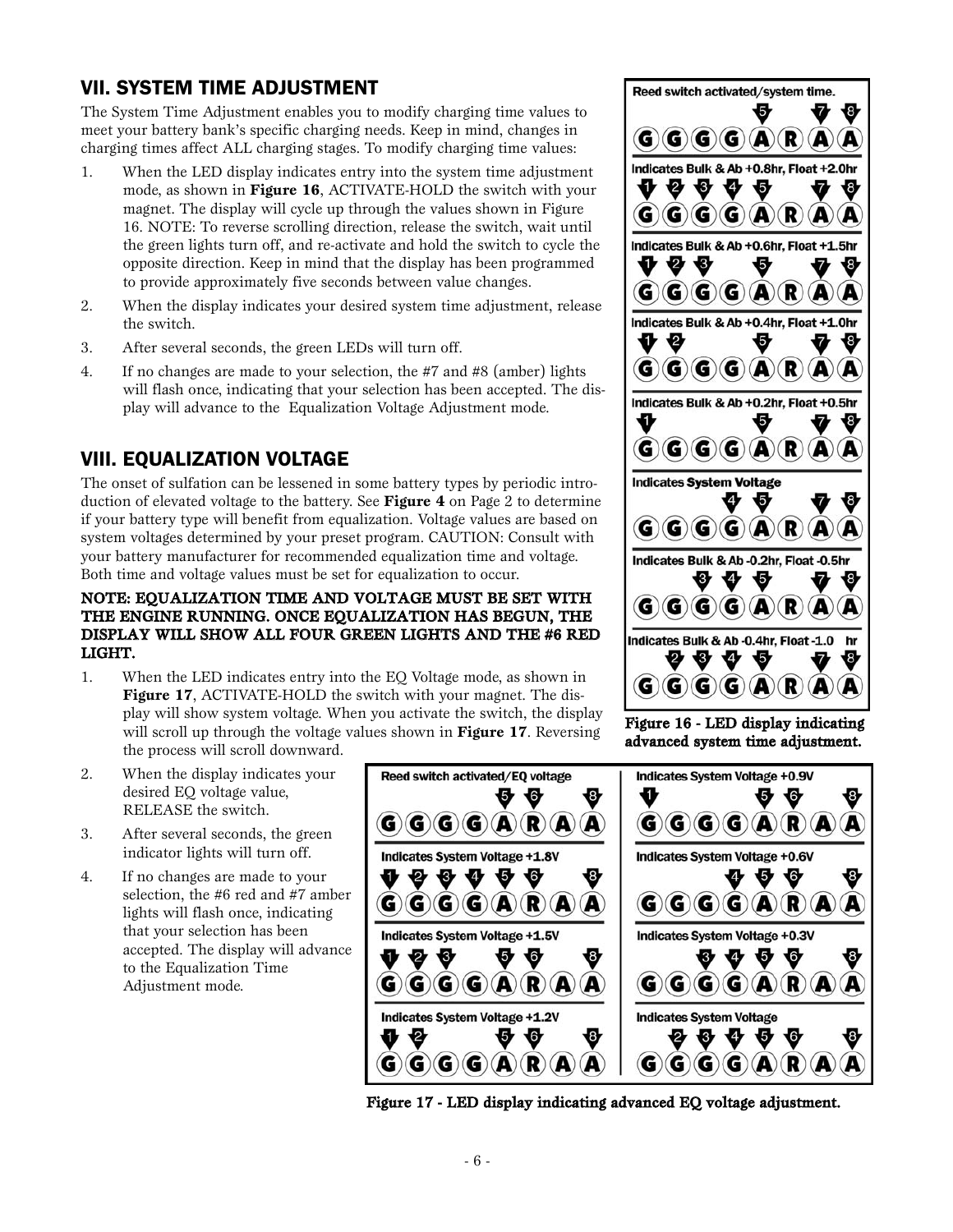# IX. EQUALIZATION TIME

The final mode in the Advanced Programming cycle is Equalization Time Adjustment. To change the duration of EQ time:

- 1. When the LED display indicates entry into the Equalization Time Adjustment mode, as shown in **Figure 18**, ACTIVATE-HOLD the switch with your magnet. The display will show the system default time. Release the switch, wait for the green light to go out, and re-activate/hold switch. Equalization Time Adjustment values will scroll through the values shown in **Figure 18**. Reversing the process will scroll downward.
- 2. When the display indicates your desired EQ time value, release the switch.
- 3. After several seconds, the green indicator lights will turn off.
- 4. If no changes are made to your selection, the lights will flash once, indicating that your selection has been accepted. The Advanced Programming display will cycle two more times. If no other changes are made to your programming selections, the changes will be saved. A flashing #8 amber LED at the end of the final cycle indicates that your Advanced Programming selections have been saved.
- 5. Equalization will occur immediately after the EQ time and voltage values have been saved into memory. Once equalization is completed, the regulator will return to regular charge mode governed by your preset battery program. CAUTION: Contact your battery manufacturer for recommended EQ time and voltage values. Do not attempt equalization unless recommended by the battery manufacturer.

#### ADVANCED PROGRAMMING FOR SYSTEM VOLTAGE AND SYSTEM TIME FUNCTIONS WILL REMAIN IN THE REGULATOR'S MEMORY UNTIL THEY ARE MODIFIED WITHIN ADVANCED PROGRAMMING, OR UNTIL THE PRESET PROGRAM FOR BATTERY TYPE IS RE-SELECTED.

CAUTION: EQUALIZATION VOLTAGE MAY EXCEED THE LIMITS OF SOME VOLTAGE SENSITIVE ONBOARD ELECTRONICS. EXTREME CARE SHOULD BE EXERCISED TO ENSURE THAT ANY SENSITIVE EQUIPMENT IS TURNED OFF AND/OR DISCONNECTED FROM YOUR ELECTRICAL SYSTEM BEFORE EQUALIZATION TAKES PLACE.

### X. WARNING / ADVISORY CODES

ARS-4 multi-stage regulators are equipped to provide diagnostic information via the LED display. To access diagnostic data:

- 1. After the basic display mode (see Section III) has cycled through its initial start-up, ACTIVATE-RELEASE the magnetic switch with your magnetic tool.
- 2. The #6 red LED will begin to flash as the regulator scans through its diagnostic circuit.
- 3. When the regulator senses a situation requiring attention, the flashing #6 red LED will alternate with specific groupings of green LED lights.
- 4. Each LED grouping will correspond to a condition described in **Figure 19**. Each code will be displayed for several seconds, at which point, the regulator will continue to search for additional conditions.
- 5. After all warning/advisory codes are displayed, the regulator will return to basic display mode.





**A** 

Reed switch activated/EO Time

 $\mathbf{G}(\mathbf{G})(\mathbf{G})(\mathbf{G})(\mathbf{A})(\mathbf{R})$ 

**Q Q Q** 

Ø

R)

R

 $\mathbf{G}(\mathbf{G})(\mathbf{G})(\mathbf{G})(\mathbf{A})(\mathbf{R})$ 

 $\mathbf{G}(\mathbf{G})(\mathbf{G})(\mathbf{A})$ 

 $\mathbf{G}(\mathbf{G})(\mathbf{G})(\mathbf{A})(\mathbf{R})$ 

EO time duration: 2.8 hrs

EO time duration: 2.1 hrs

 $\mathbf{G}(\mathbf{G})(\mathbf{G})(\mathbf{G})$ 

EQ time duration: 4.2 hrs

EQ time duration: 3.5 hrs

❤

₩ ₩

₩ O G)

G)

€

₩

₩

Figure 18 - LED display indicating advanced EQ time adjustment.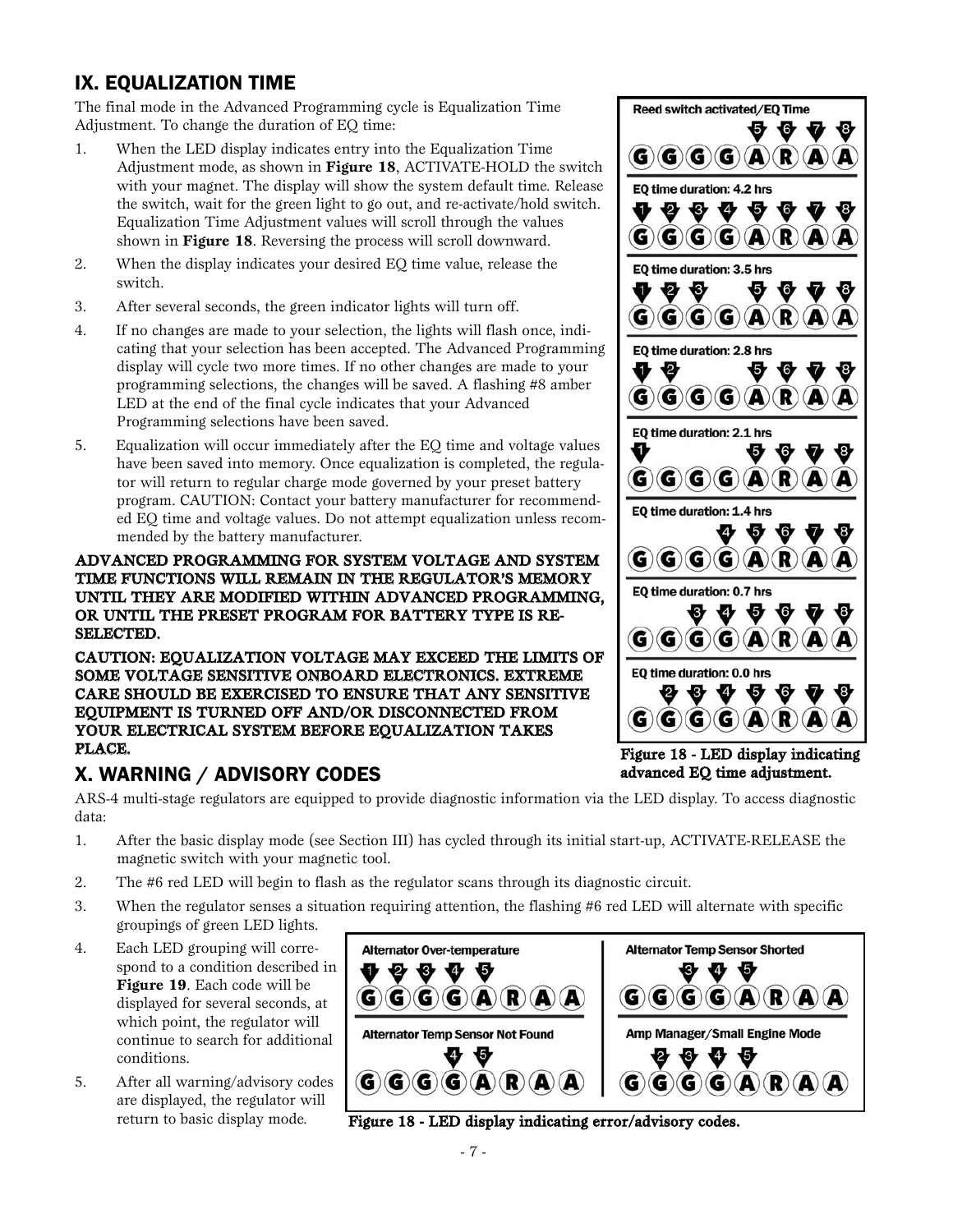# XI. SUGGESTED SYSTEM WIRING

Optimal regulator operation may depend on wiring layout - based on battery configuration and method of battery separation used. The diagrams on Pages 8 & 9 illustrate some common recommended wiring layouts.

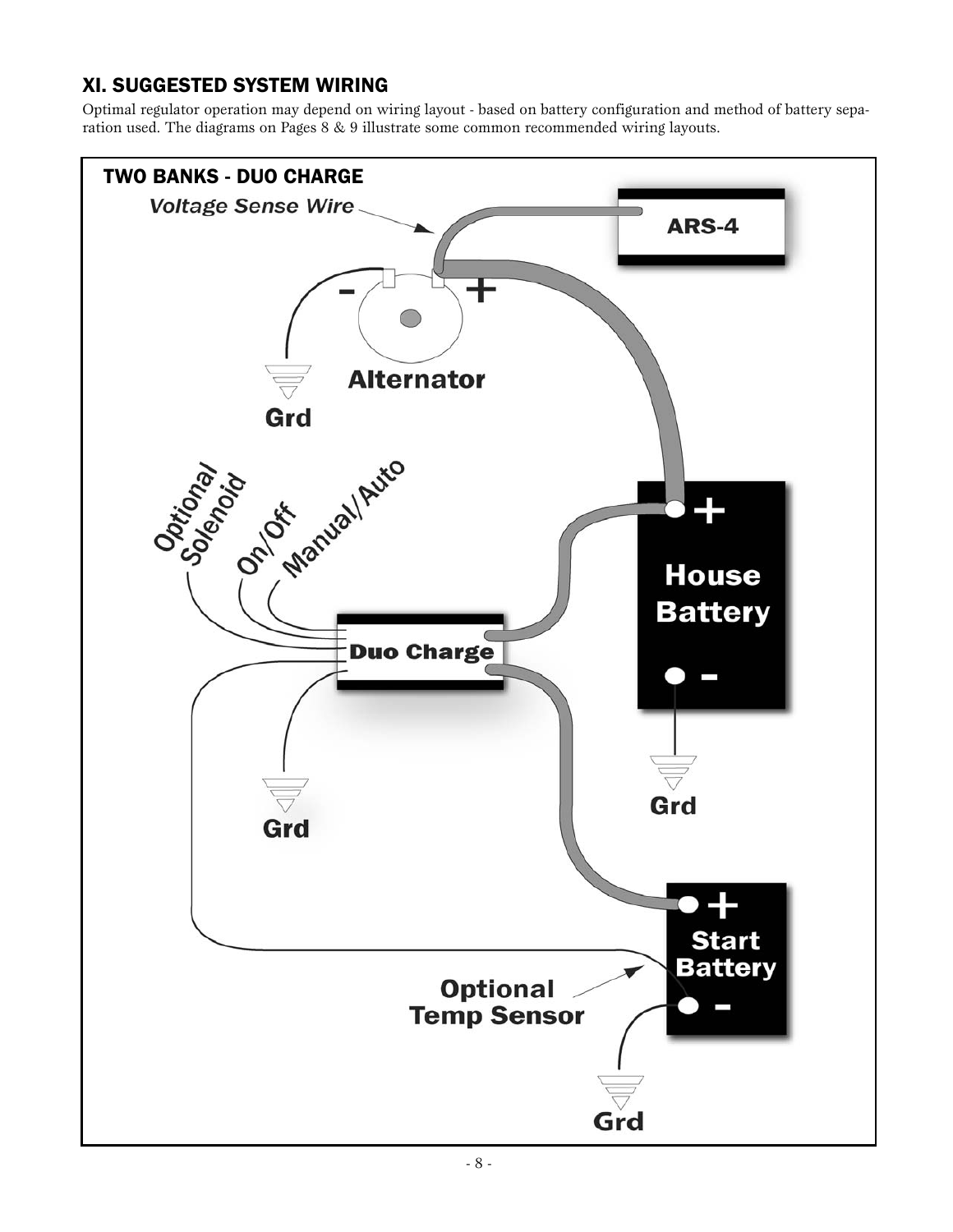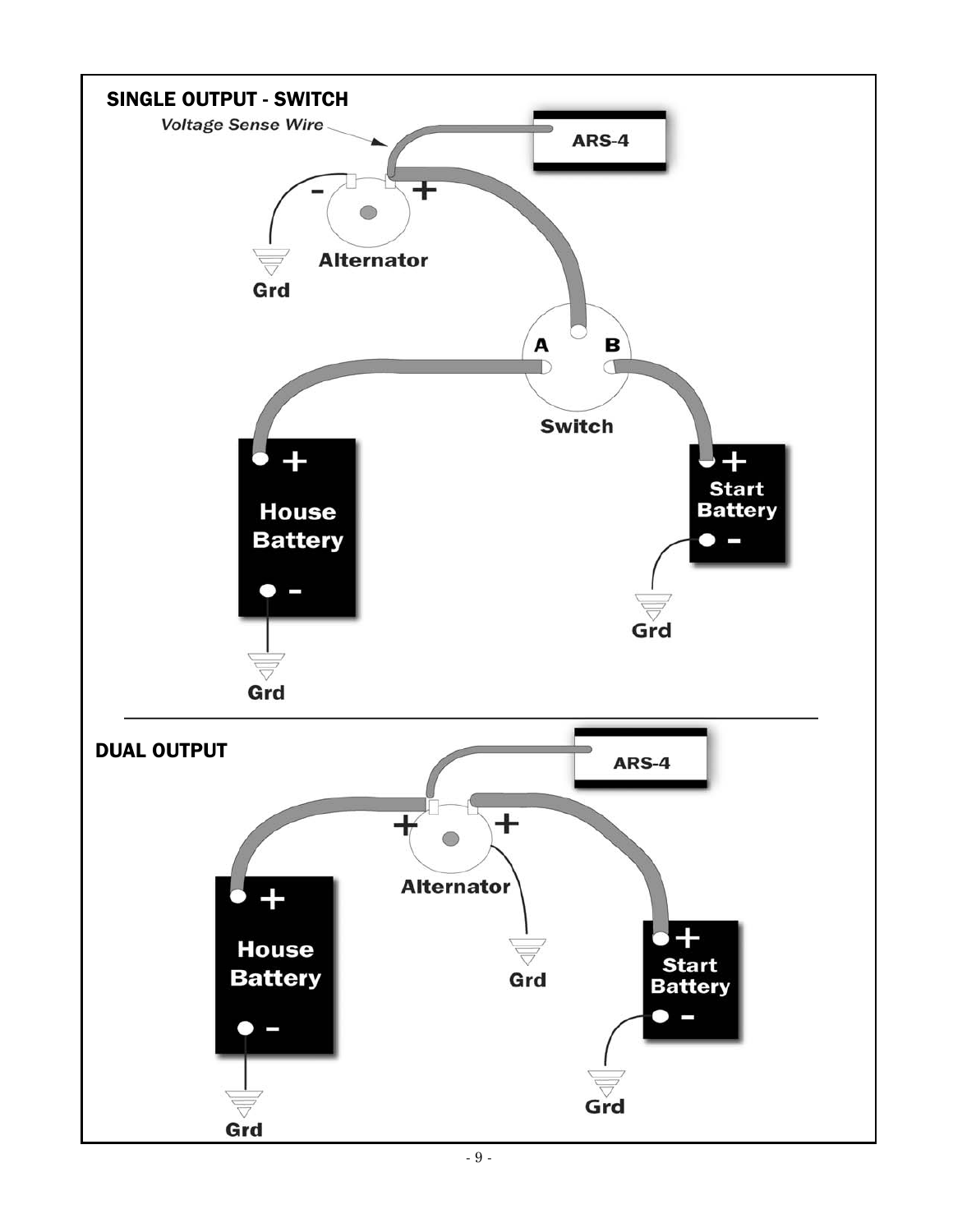### XII. ALTERNATOR AND REGULATOR TROUBLESHOOTING

Determining the causes of failures in an electrical system is a "step by step" process. We recommend that you inspect and clean all system electrical connections before you begin your search to determine if the failure can be attributed to one of the two main components of your charging system: the alternator, and/or the voltage regulator.

#### *Most charging system problems will be corrected by performing the following steps.*

- 1. Remove and clean all charging system electrical connections from the alternator through the batteries (this includes the ground side). Also, check the voltage regulator's harness for resistance. Wires and terminals can and will become corroded and need to be cleaned or replaced.
- 2. Charge all batteries to their proper fully charged state and determine if they are serviceable. If your batteries are flooded-type, use your hydrometer to determine their condition.
- 3. Check and tighten alternator belt. If the belt shows signs of wear or damage, now is an ideal time for replacement. Always replace existing belts with the finest quality replacements available.

After determining that your batteries and wiring are in suitable condition, use the following tests to determine if charging problems are a result of a faulty alternator or regulator. The following tests provide an opportunity to isolate the alternator, regulator and wiring harness in order to determine which component may be malfunctioning. In order to preform these tests, you will need an independent multimeter (preferably a digital type). In an emergency, a 12V light bulb can be used to help determine if power or working grounds exist. An amp meter and a battery hydrometer with a thermometer are also helpful diagnostic tools.

### ALTERNATOR /REGULATOR FIELD TESTS

Test A - The alternator and regulator can be tested for function by determining if a magnetic field exists at the alternator's pulley shaft or rear bearing. To test:

- 1. With the ignition in the OFF position, place the head of a steel screwdriver near the nut on the pulley shaft or near the rear bearing of the alternator. There should be no evidence of a magnetic field pulling the screwdriver toward the alternator.
- 2. Engage the ignition, without starting the engine, to activate the voltage regulator. If an oil pressure switch is used, a jumper across the switch will activate the regulator.
- 3. After allowing time for the regulator's start-up delay, place the head of a steel screwdriver near the nut on the pulley shaft or near the rear bearing of the alternator. There should be evidence of a magnetic field pulling the screwdriver toward the alternator. If a magnetic field is present, the voltage regulator, alternator brushes and

rotor are likely to be working properly. If the system is not charging, remove the alternator and have it inspected by a qualified alternator shop.

**Test B** - If there is little or no magnetic pull at the pulley shaft or at the rear bearing, initiate the following test:

- 1. With the key off and the engine off, remove the large harness plug from the regulator.
- 2. Insert the end of a short length of electrical wire to the RED connector slot of the regulator harness and the other end of the wire to the BLUE connector slot. See figure at right. This bypasses the regulator and tests the alternator and the harness.
- 3. Using your steel screwdriver, inspect for a magnetic field as described above.
- 4. With your voltmeter, check for voltage on the blue wire at the alternator. If voltage does not exist, the harness may be at fault. If voltage



does exist at the harness, but charging is not occurring, the alternator is likely to be malfunctioning.

If a magnetic field is present. Both harness and alternator brushes and rotor appear to be working properly. If no magnetic field is present, proceed with the next test.

**Test C** - Testing the actual output of the alternator is known as "Full Field Testing". This can be accomplished by jumping a positive 12VDC current to the field terminal at the rear of the alternator. This test eliminates both the regulator and the harness, making it easier to isolate your investigation to the alternator. CAUTION: Ensure that all voltage sensitive equipment is turned off prior to starting the engine. Voltage is unregulated during this test and could damage sensitive electronics. DO NOT let the engine run any longer than necessary to detect charging.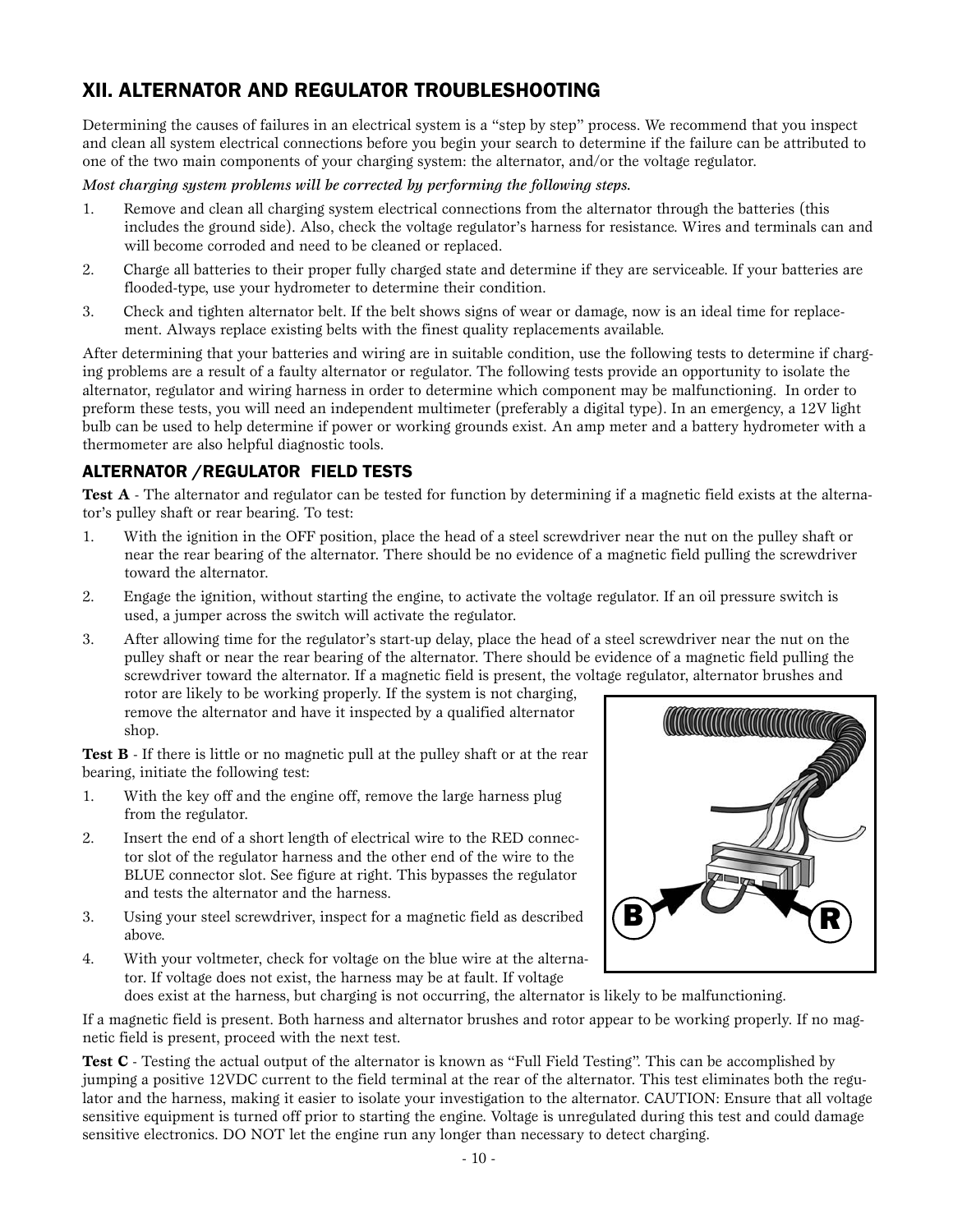To test the alternator:

- 1. Clip a jumper wire to the positive post of the alternator, or on the battery side of the isolator, if an isolator is in use. Use a SHIELDED alligator clip for post attachment. Unintentional contact between the alligator clip and the alternator case could result in damage to your electrical system.
- 2. Disconnect the field/stator plug from the rear of the alternator and attach the other end of the jumper wire to the alternator's Field terminal (F). Attach a female spade connector to the field end of the wire for a solid connection. CAUTION: Do not allow the wire to contact the case while it is attached to the positive post. The case is grounded and severe damage could occur.
- 3. The regulator is now bypassed. When the ignition is engaged and the motor is started, the voltage should rise and charging current should be present.
- 4. The motor should be run long enough to determine that charging voltage is present. Unregulated voltage can rise quickly. Do not allow extended unregulated charging to occur without carefully monitoring voltage levels.

If the alternator fails to generate voltage during field testing, a malfunction of the alternator is likely. Contact your local alternator repair shop or Balmar's technical service staff for recommendations.

#### VOLTAGE REGULATOR TEST

When you have inspected and repaired any wires and connections, inspected belts and replace as needed, and after you have determined that your batteries are properly charged, set your voltmeter to 12V and connect the voltmeter's negative lead to the BLACK ground wire at the regulator. Normally, connection is accomplished by inserting the negative lead alongside the ground wire in the regulator harness plug (see Figure 31) and the positive lead alongside the wire referred to in each specific test. With the voltmeter securely connected to the regulator's ground, test for voltage at the points listed below.



**Figure 31** *- Testing voltage at regulator.*

1. With the ignition in the OFF position and your voltmeter's ground wire connected to the regulator's ground, check for voltage on the red (sensing), blue (field) and brown (ignition) wires in the regulator plug

by inserting the positive lead of the voltmeter alongside each wire in the regulator harness plug. The voltmeter should read:

|                  | <b>Red Wire</b> | <b>Brown Wire</b> | <b>Blue Wire</b> |
|------------------|-----------------|-------------------|------------------|
| Expected Reading | $12 V^*$        |                   |                  |
| Your Reading     |                 |                   |                  |

2. With the ignition in the ON position (engine not running) and your voltmeter's ground wire connected to the regulator's ground, check for voltage on the red (sensing), blue (field) and brown (ignition) wires in the regulator plug. The voltmeter should read:

|                         | <b>Red Wire</b> | <b>Brown Wire</b> | <b>Blue Wire</b> |
|-------------------------|-----------------|-------------------|------------------|
| <b>Expected Reading</b> | $12 V^*$        | 12 V              | 7 - 12 V         |
| Your Reading            |                 |                   |                  |

3. With the ignition in the ON position (with engine running at 1,400 rpm fast idle) and your voltmeter's ground wire connected to the regulator's BLACK wire, check for voltage on the red (sensing), blue (field) and brown (ignition) wires in the regulator plug. The voltmeter should read:

|                                  | <b>Red Wire</b> | <b>Brown Wire</b> | <b>Blue Wire</b> |
|----------------------------------|-----------------|-------------------|------------------|
| Expected Reading $12 - 14V^{**}$ |                 | 12.               | $3 - 11$         |
| <b>Your Reading</b>              |                 |                   |                  |

*<sup>\* 11.5 - 12.8</sup> VDC battery voltage at rest (no charging occurring). If your batteries are isolated and your RED (sensing) wire shows voltages other than those shown above, make sure that the wire is connected on the "battery" side of the isolator. The RED wire must "see" the battery directly. \*\* 13.5 - 14.5 VDC battery voltage when charging.*